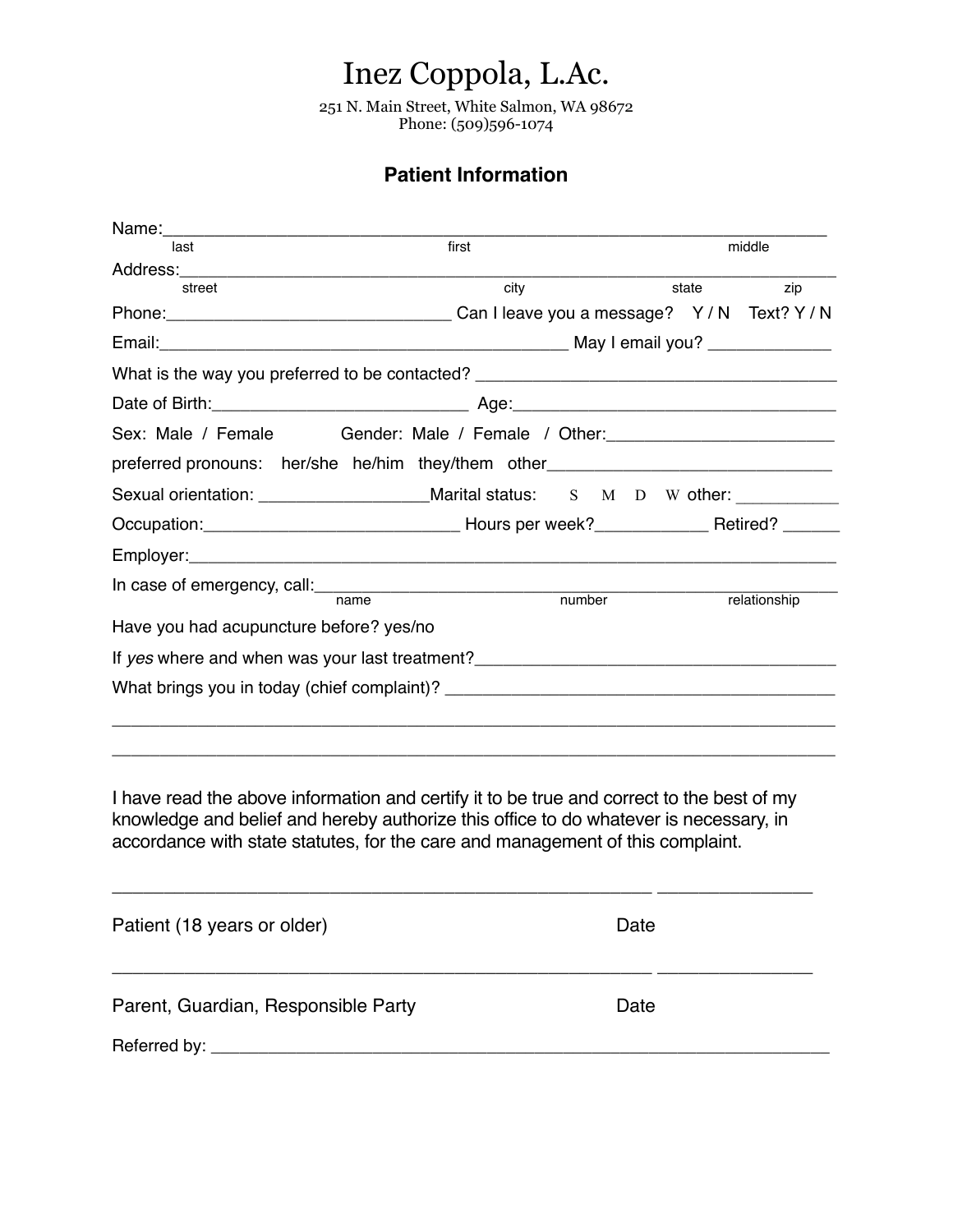251 N. Main Street, White Salmon, WA 98672 Phone: (509)596-1074

### **Consent to Treatment**

By signing below, I do hereby voluntarily consent to be treated with acupuncture and/or substances from the Oriental Materia Medica by a licensed acupuncturist at the Earth Body Wellness Center. I understand that acupuncturists practicing in the state of Oregon are not primary care providers and that regular primary care by a licensed physician is an important choice that is strongly recommended by this clinic's practitioners.

**Acupuncture/Moxibustion:** I understand that acupuncture is performed by the insertion of needles through the skin or by the application of heat to the skin (or both) at certain points on or near the surface of the body in an attempt to treat bodily dysfunction or diseases, to modify or prevent pain perception, and to normalize the body's physiological functions. I am aware that certain adverse side effects may result. These could include, but are not limited to: local bruising, minor bleeding, fainting, pain or discomfort, and the possible aggravation of symptoms existing prior to acupuncture treatment. I understand that no guarantees concerning its use and effects are given to me and that I am free to stop acupuncture treatment at any time. I understand that if I receive *direct moxibustion* as part of therapy, there is a risk of burning or scarring from its use. I understand that I may refuse this therapy.

**Herbs:** I understand that herbal substances from the Oriental Materia Medica may be recommended to me to treat bodily dysfunction or diseases, to modify or prevent pain perception, and to normalize the body's physiological functions. I understand that I am not required to take these substances but must follow the directions for administration and dosage if I do decide to take them. I am aware that certain adverse side effect may result from taking these substances. These could include, but are not limited to: changes in bowel movement, abdominal pain or discomfort, and the possible aggravation of symptoms existing prior to herbal treatment. *Should I experience any problems, which I associate with these substances, I should suspend taking them and call the Inez Coppola, LAc as soon as possible.*

**Gua Sha / Cupping:** I understand that gua sha is the rubbing of a flat edged tool along the skin to produce a local bruise to help in the flushing of pathogens. I understand that this bruising may last for a few days, and the skin may be sensitive to the touch. I understand that cupping is the draining of pathogens under the skin by way of a suction created by oxygen deprived glass cups. Cupping may leave marks or bruises that could last for a few days.

**Acupressure/Tui-Na Massage:** I understand that I may also be given acupressure/tui-na massage/ shiatsu massage as part of my treatment to modify or prevent pain perception and to normalize the body's physiological functions. I am aware that certain adverse side effects may result from this treatment. These could include, but are not limited to: bruising, sore muscles or aches, and the possible aggravation of symptoms existing prior to treatment. I understand that I may stop the treatment if it is too uncomfortable.

#### **I understand that I have the right to refuse any treatment offered to me and ask for treatment alternatives at any time.**

I have carefully read and understand all of the above information and am fully aware of what I am signing. I understand that I may ask my practitioner for a more detailed explanation. I give my permission and consent to treatment.

| Signature:           | Date:          |
|----------------------|----------------|
| <b>Printed Name:</b> | Date of Birth: |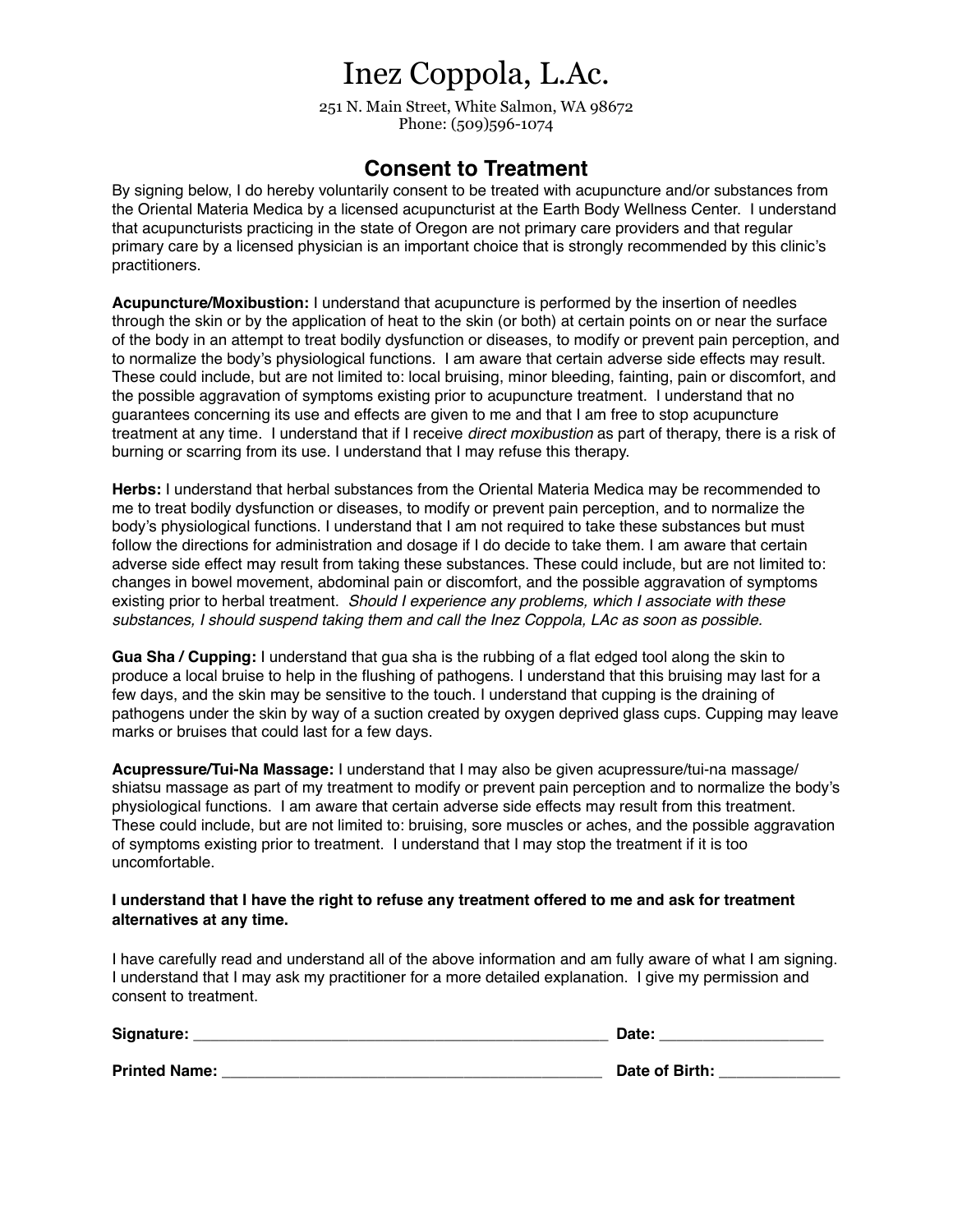251 N. Main Street, White Salmon, WA 98672 Phone: (509)596-1074

### **HIPAA Notice of Privacy Practices and Consent/Written Acknowledgement**

I hereby consent to the use and disclosure of my protected health information by Inez Coppola, LAc for the purposes of **treatment, payment and healthcare operations,** or as otherwise required by law.

• I acknowledge that Inez Coppola, LAc has provided me with a copy of Notice of Privacy Practices which describes how medical information about be may be used and disclosed, and how I can access this information. I have a right to review the Notice of Privacy Practices prior to signing this consent and to receive a printed copy of the Notice of Privacy Practices.

• I have the right to request restrictions to the usage and disclosure of my protected health information.

• I have the right to request an alternative to the standard method of communication of my protected health information.

• I understand that if I wish to revoke this consent at any time I will do so in writing and submit to the address listed below. I understand that while Inez Coppola, LAc may honor these requests, they are not required by law to do so. I also understand that revocations will be honored as of the date they are received by Inez Coppola, LAc at the following address:

#### **PO Box 793 White Salmon, WA 98672**

- I understand that if I have any questions or complaints I may submit them in writing to the address above or contact Inez Coppola, LAc by phone at: **509.596.1074**
- I am aware that Inez Coppola, LAc reserves the right to change the terms of Notice of Privacy Practices and to make new notice of Privacy Practices provisions effective for all protected health information that they maintain. In the event of amendments, Inez Coppola, LAc will make available a revised Notice of Privacy Practice for my review.

\_\_\_\_\_\_\_\_\_\_\_\_\_\_\_\_\_\_\_\_\_\_\_\_\_\_\_\_\_\_\_\_\_\_\_\_\_\_\_\_\_\_\_\_\_\_\_\_\_\_\_\_ \_\_\_\_\_\_\_\_\_\_\_\_\_\_\_

\_\_\_\_\_\_\_\_\_\_\_\_\_\_\_\_\_\_\_\_\_\_\_\_\_\_\_\_\_\_\_\_\_\_\_\_\_\_\_\_\_\_\_\_\_\_\_\_\_\_\_\_ \_\_\_\_\_\_\_\_\_\_\_\_\_\_\_

Patient (18 years or older) !! ! ! ! ! Date

Parent, Guardian, Responsible Party **1988** 2012 12:33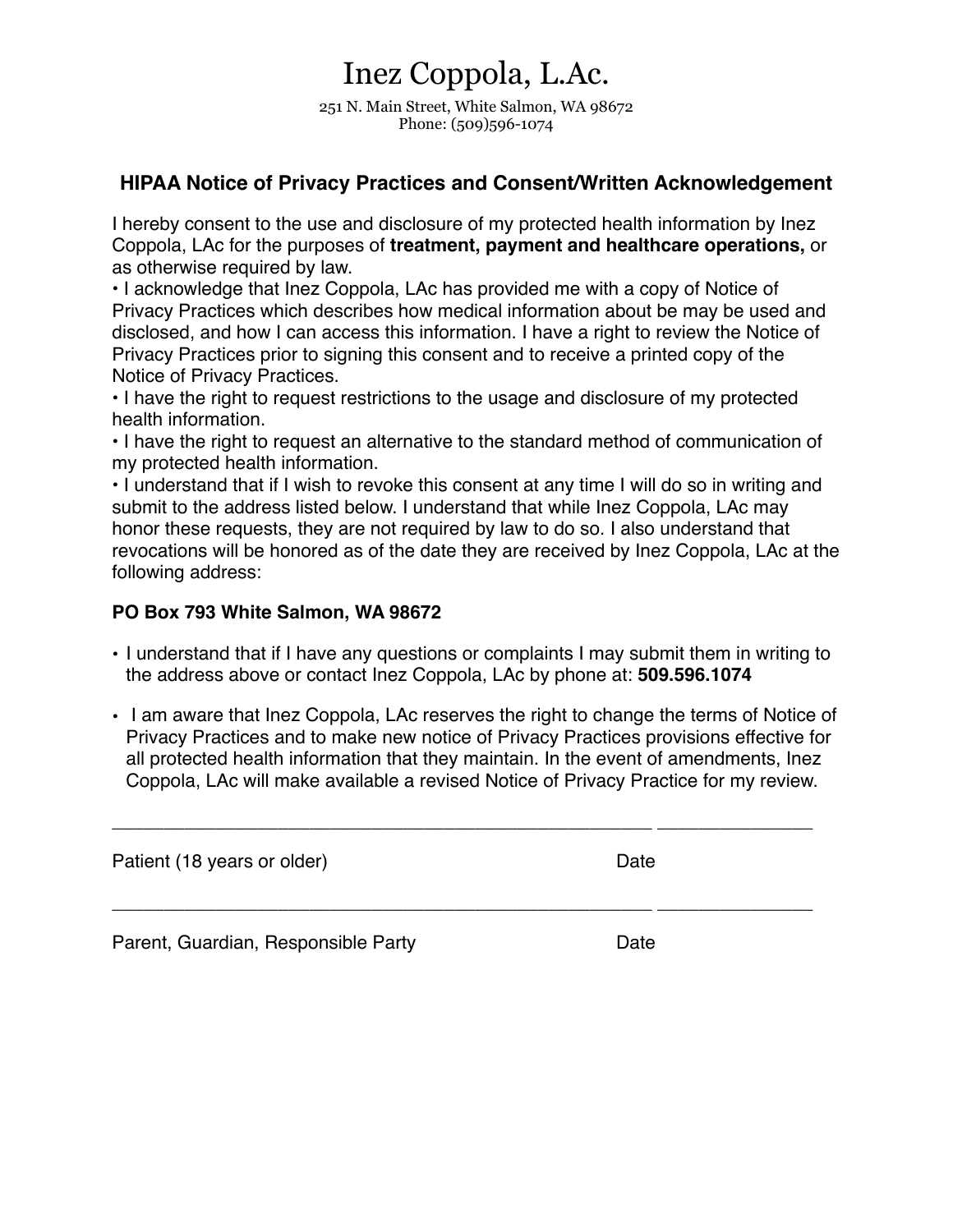251 N. Main Street, White Salmon, WA 98672 Phone: (509)596-1074

### **Notice of Privacy Practices**

#### **THIS NOTICE DESCRIBES HOW HEALTH CARE INFORMATION ABOUT YOU MAY BE USED AND DISCLOSED AND HOW YOU CAN GET ACCESS TO THIS INFORMATION. PLEASE REVIEW IT CAREFULLY**

This Notice of Privacy Practices describes how we may use and disclose your protected health information (PHI) to carry out treatment, payment or health care operations (TPO) and for other purposes that are permitted or required by law. It also describes your rights to access and control your protected health information. "Protected health information" is information about you, including demographic information, that may identify you and that relates to your past, present or future physical or mental health or condition and related health care services.

**Uses and Disclosures of Protected Health Information**Your protected health information may be used and disclosed by your physician, our office staff and others outside of our office that are involved in your care and treatment for the purpose of providing health care services to you, to pay your health care bills, to support the operation of the physician's practice, and any other use required by law.

**Treatment:** We will use and disclose your protected health information to provide, coordinate, or manage your health care and any related services. This includes the coordination of management of your health care with a third party. For example, your protected health information may be provided to a physician to whom you have been referred to ensure that the physician has the necessary information to diagnose and treat you.

**Payment:** Your protected health information will be used, as needed, to obtain payment for your health care services. For example, obtaining approval for a hospital stay may require that your relevant protected health information be disclosed to the health plan to obtain approval for the hospital administration.

**Healthcare Operations:** We may use or disclose, as-needed, your protected health information in order to support the business activities of your physician's practice. These activities include, but are not limited to, quality assessment activities, employee review activities, training of health care students, licensing, marketing and fundraising activities, and conducting or arranging for other business activities. For example, we may disclose your protected health information to health care students that see patients at our office. In addition, we may use a sign in sheet at the registration desk where you will be asked to sign your name and indicate your physician. We may also call you by name in the waiting room when your physician is ready to see you. We may use or disclose your protected health information, as necessary, to contact you to remind you of your appointment.

**Use required by Law:** We may use or disclose your protected health information in the following situations without your authorization. These situations include; as Required by Law, Public Health issues as required by law, Communicable Diseases; Health Oversight: Abuse or Neglect: Food and Drug Administration requirements: Legal Proceedings: Law Enforcement: Coroners: Funeral Directors, and Organ Donation. Research: Criminal Activity: Military Activity and National Security: Workers' Compensation: Inmates: Required Uses and Disclosures: Under the law, we must make disclosures to you and when required by the Secretary of the Department of Health and Human Services to investigate or determine our compliance with the requirements of section 164.500

**Other permitted and Required Uses and Disclosures:** Will Be Made Only With Your Consent, Authorization or Opportunity to Object unless required by law.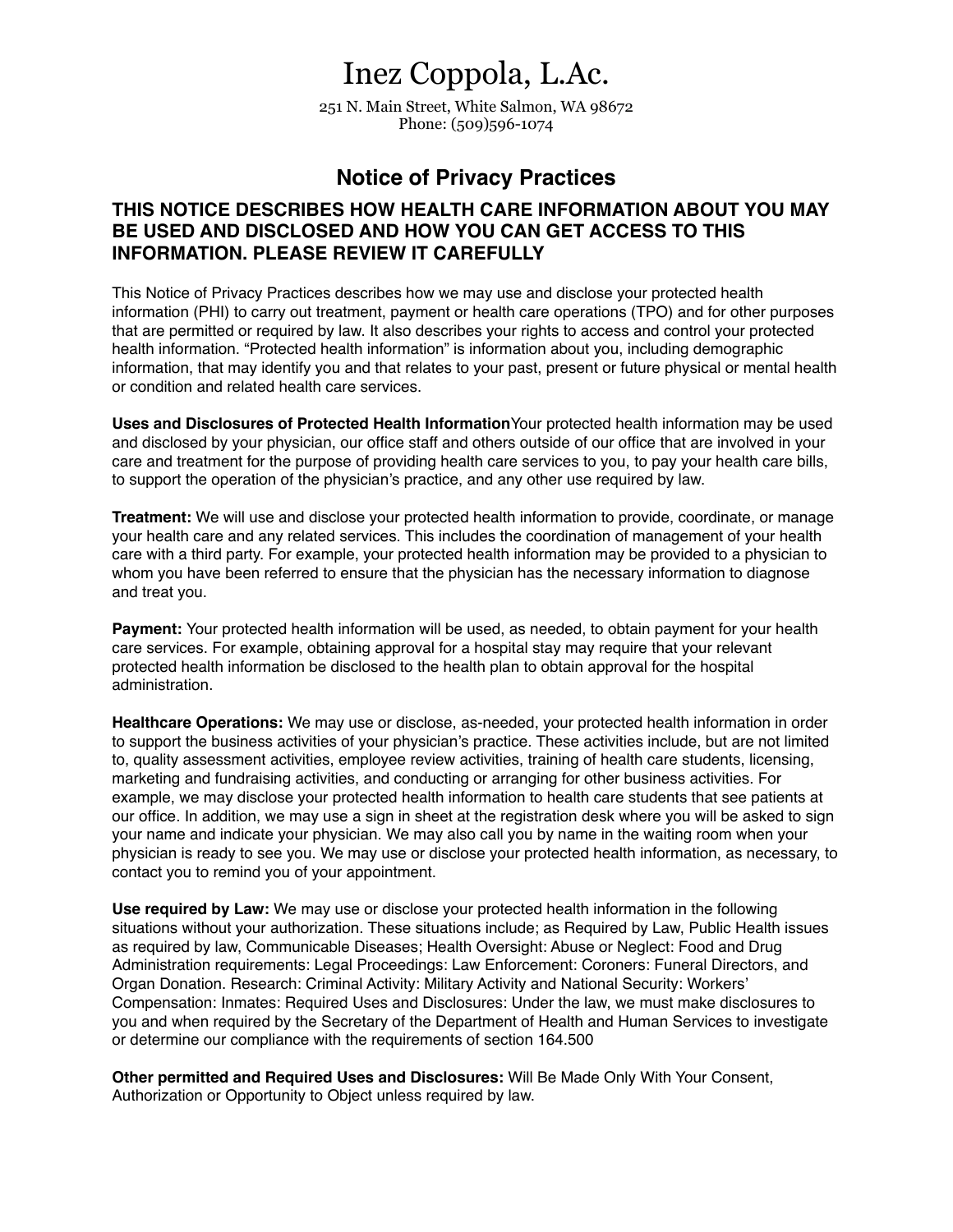251 N. Main Street, White Salmon, WA 98672 Phone: (509)596-1074

### **Statement Of Financial Responsibility**

### **I understand and agree to the following general responsibilities:**

- I am responsible as the patient or patient's guarantor for full payment of services rendered at the time of service, including all supplements, herbal formulas, supplies, as well as any additional expenses incurred in connection to my healthcare, such as: postage and delivery, shipping and handling, and phone calls to the provider or clinic wherein medical advice is provided.
- I acknowledge that I am financially responsible for all charges. If it becomes necessary to effect collections of any amount owed on this or subsequent visits, I agree to pay for all costs and expenses, including reasonable attorney fees. I hereby authorize the Inez Coppola, LAc to release information necessary to secure payment.
- Financial options extended to me are based on the personal identification information and documentation I have provided.
- **•** I understand that there will be **a minimum \$50 fee** (and up to the full amount of the scheduled session) for any appointment **not cancelled within 36 hours** of the scheduled appointment**.**
- Fees and rates are adjusted periodically and therefore may increase during the term of our engagement. While we will do our best to avoid unknown adjustments, on occasion such changes may occur without written notice.

| Patient (18 years or older)         | Date |
|-------------------------------------|------|
| Parent, Guardian, Responsible Party | Date |

\_\_\_\_\_\_\_\_\_\_\_\_\_\_\_\_\_\_\_\_\_\_\_\_\_\_\_\_\_\_\_\_\_\_\_\_\_\_\_\_\_\_\_\_\_\_\_\_\_\_\_\_ \_\_\_\_\_\_\_\_\_\_\_\_\_\_\_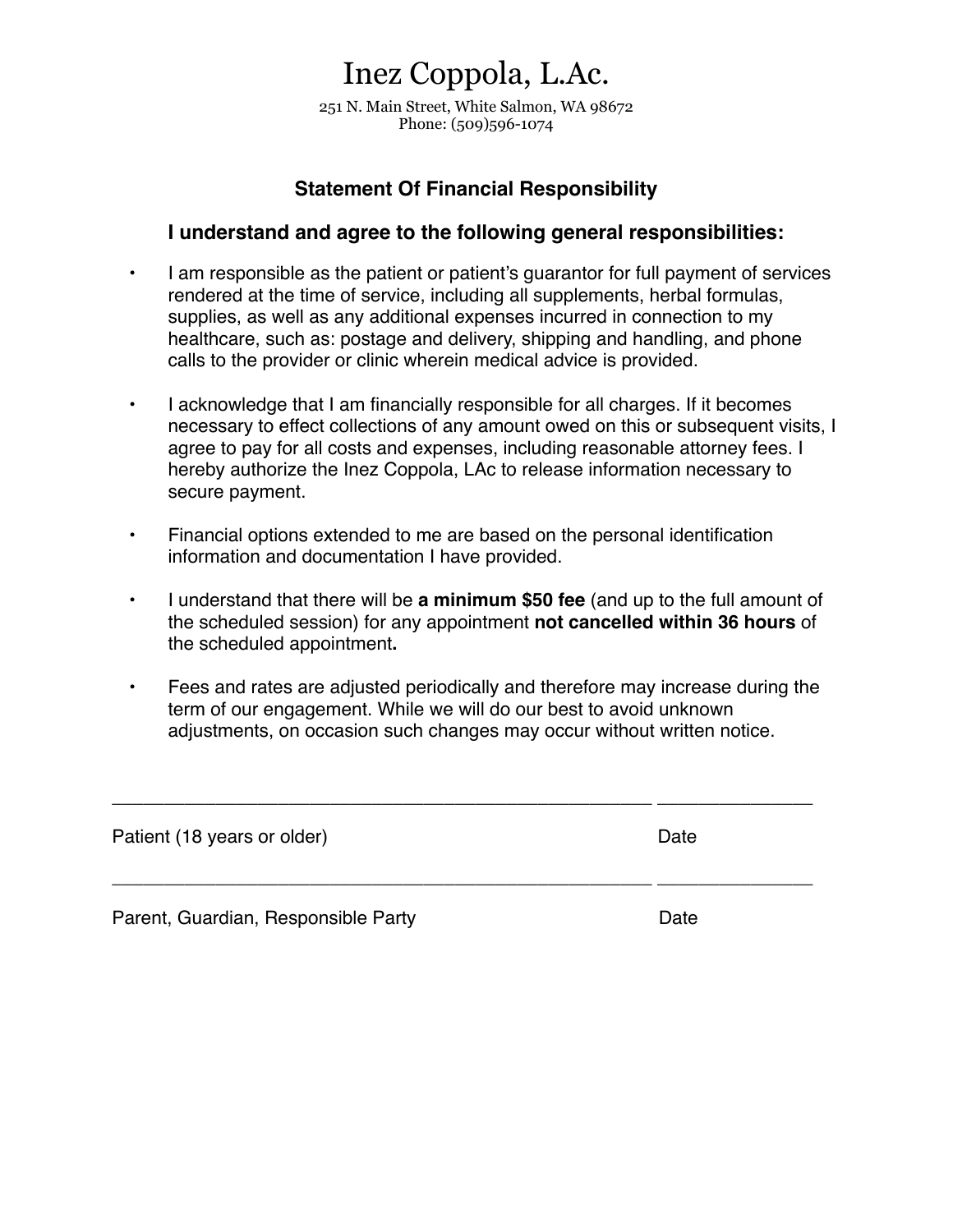251 N. Main Street, White Salmon, WA 98672 Phone: (509)596-1074

### **Patient Health History**

|  | Name: (first) (middle)                                                                                                                                                                                                                                                                                                                |                     | Date: $\frac{1}{\sqrt{2\pi}}$ |  |
|--|---------------------------------------------------------------------------------------------------------------------------------------------------------------------------------------------------------------------------------------------------------------------------------------------------------------------------------------|---------------------|-------------------------------|--|
|  |                                                                                                                                                                                                                                                                                                                                       | $\overline{(last)}$ |                               |  |
|  | Successful health care and preventative medicine are only possible when the practitioner has a complete<br>understanding of the patient physically, mentally and emotionally. Please complete this questionnaire as<br>thoroughly as possible. Print all information and indicate areas of confusion with a question mark. Thank you. |                     |                               |  |
|  |                                                                                                                                                                                                                                                                                                                                       |                     |                               |  |
|  | When and where did you last receive health care?<br><u>Letting and the contract of the set of the set of the set of the set of the set of the set of the set of the set of the set of the set of the set of the set of the set of </u>                                                                                                |                     |                               |  |
|  | For what reason?                                                                                                                                                                                                                                                                                                                      |                     |                               |  |
|  | Please identify your primary health concerns in order of importance:                                                                                                                                                                                                                                                                  |                     |                               |  |
|  |                                                                                                                                                                                                                                                                                                                                       |                     |                               |  |
|  | How does this condition affect/limit you?                                                                                                                                                                                                                                                                                             |                     |                               |  |
|  | 2. $\overline{\phantom{a}}$                                                                                                                                                                                                                                                                                                           |                     |                               |  |
|  | How does this condition affect/limit you?                                                                                                                                                                                                                                                                                             |                     |                               |  |
|  | 3.                                                                                                                                                                                                                                                                                                                                    |                     |                               |  |
|  | How does this condition affect/limit you?                                                                                                                                                                                                                                                                                             |                     |                               |  |
|  | Please list any foods, drugs/medications, topical (skin), airborne, plants or essential oils you are hypersensitive or                                                                                                                                                                                                                |                     |                               |  |
|  | Please list any medications (prescribed and over-the-counter), vitamins, and supplements you are currently                                                                                                                                                                                                                            |                     |                               |  |
|  |                                                                                                                                                                                                                                                                                                                                       |                     |                               |  |

 $\mathcal{L}_\mathcal{L} = \{ \mathcal{L}_\mathcal{L} = \{ \mathcal{L}_\mathcal{L} = \{ \mathcal{L}_\mathcal{L} = \{ \mathcal{L}_\mathcal{L} = \{ \mathcal{L}_\mathcal{L} = \{ \mathcal{L}_\mathcal{L} = \{ \mathcal{L}_\mathcal{L} = \{ \mathcal{L}_\mathcal{L} = \{ \mathcal{L}_\mathcal{L} = \{ \mathcal{L}_\mathcal{L} = \{ \mathcal{L}_\mathcal{L} = \{ \mathcal{L}_\mathcal{L} = \{ \mathcal{L}_\mathcal{L} = \{ \mathcal{L}_\mathcal{$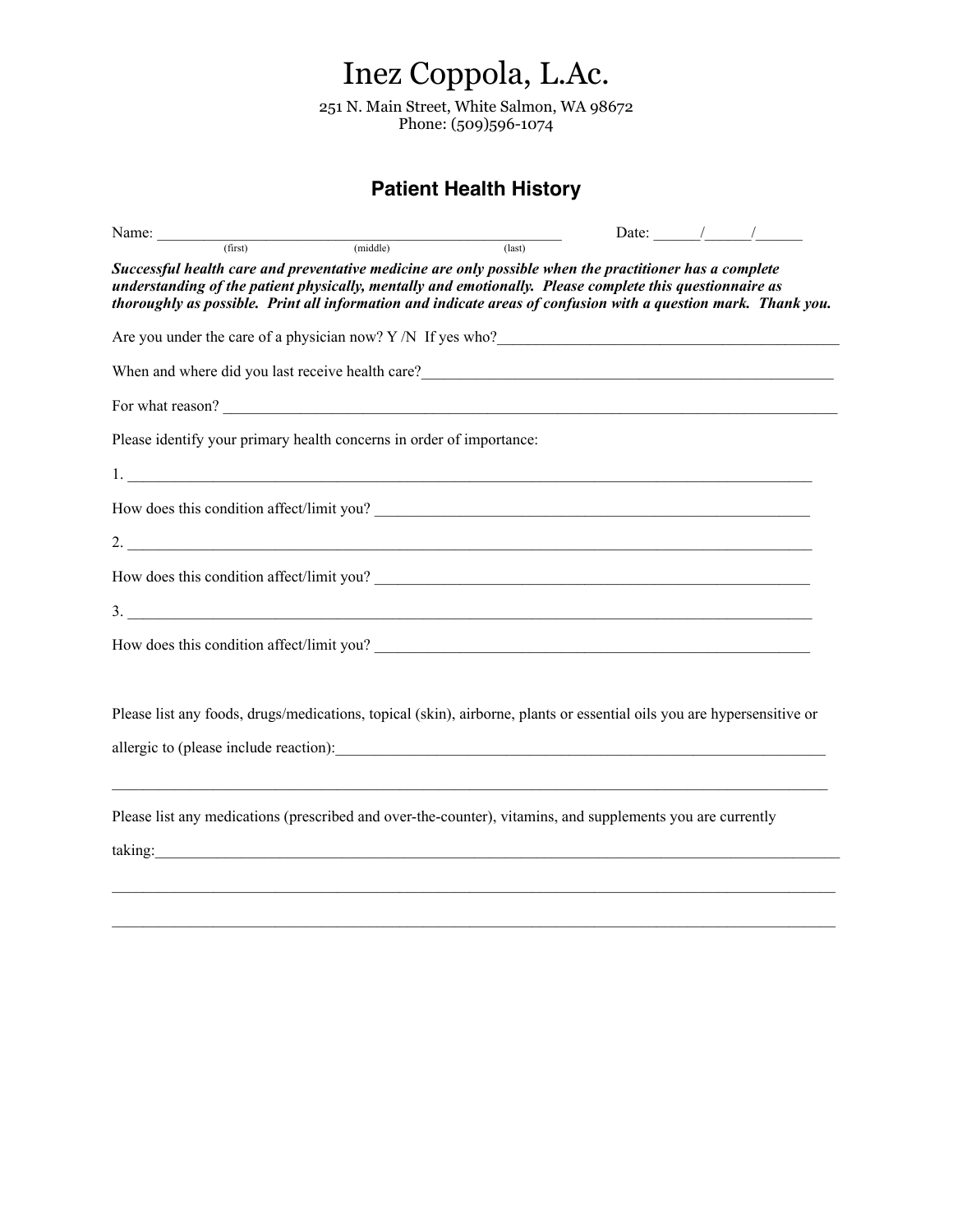251 N. Main Street, White Salmon, WA 98672 Phone: (509)596-1074

#### **Family History**

| Check those applicable                                                                                        | <b>Father</b>         | <b>Mother</b> | <b>Brother(s)</b>                      | Sister(s)      | <b>Spouse</b> | <b>Children</b> |
|---------------------------------------------------------------------------------------------------------------|-----------------------|---------------|----------------------------------------|----------------|---------------|-----------------|
| Age (if living)                                                                                               |                       |               |                                        |                |               |                 |
| Health (good/poor)                                                                                            |                       |               |                                        |                |               |                 |
| cancer                                                                                                        |                       |               |                                        |                |               |                 |
| diabetes                                                                                                      |                       |               |                                        |                |               |                 |
| heart disease                                                                                                 |                       |               |                                        |                |               |                 |
| high blood pressure                                                                                           |                       |               |                                        |                |               |                 |
| stroke                                                                                                        |                       |               |                                        |                |               |                 |
| mental illness                                                                                                |                       |               |                                        |                |               |                 |
| asthma/hay fever/hives                                                                                        |                       |               |                                        |                |               |                 |
| kidney disease                                                                                                |                       |               |                                        |                |               |                 |
| age (at death)                                                                                                |                       |               |                                        |                |               |                 |
| cause of death                                                                                                |                       |               |                                        |                |               |                 |
| Blood Pressure: What is your most recent blood pressure reading? _____/___When was this reading taken? ______ |                       |               | Weight: Currently: Past Maximum: When? |                |               |                 |
| Childhood Illness (please circle any that you have had):                                                      |                       |               |                                        |                |               |                 |
| <b>Scarlet Fever</b><br>Diphtheria<br><b>Immunizations</b> (please circle any that you have had):             | Rheumatic Fever       | Mumps         | Measles                                | German Measles |               | Chicken Pox     |
| Polio<br>Tetanus<br>Others:                                                                                   | Rubella/Mumps/Rubella |               | Pertussis                              | Diphtheria     | Hib           | Hepatitis B     |
| Do you have any reason to believe you may be pregnant? Y / N If so, how far along are you?                    |                       |               |                                        |                |               |                 |
|                                                                                                               |                       |               |                                        |                |               |                 |
| <b>Hospitalizations and Surgeries:</b>                                                                        |                       |               |                                        |                |               |                 |
| Reason(s) and date(s) occurred:                                                                               |                       |               |                                        |                |               |                 |
| X-Rays/CAT Scans/MRI's/NMR's/Special Studies:                                                                 |                       |               |                                        |                |               |                 |

Reason(s) and date(s) occurred:\_\_\_\_\_\_\_\_\_\_\_\_\_\_\_\_\_\_\_\_\_\_\_\_\_\_\_\_\_\_\_\_\_\_\_\_\_\_\_\_\_\_\_\_\_\_\_\_\_\_\_\_\_\_\_\_\_\_\_\_\_\_\_\_\_\_\_\_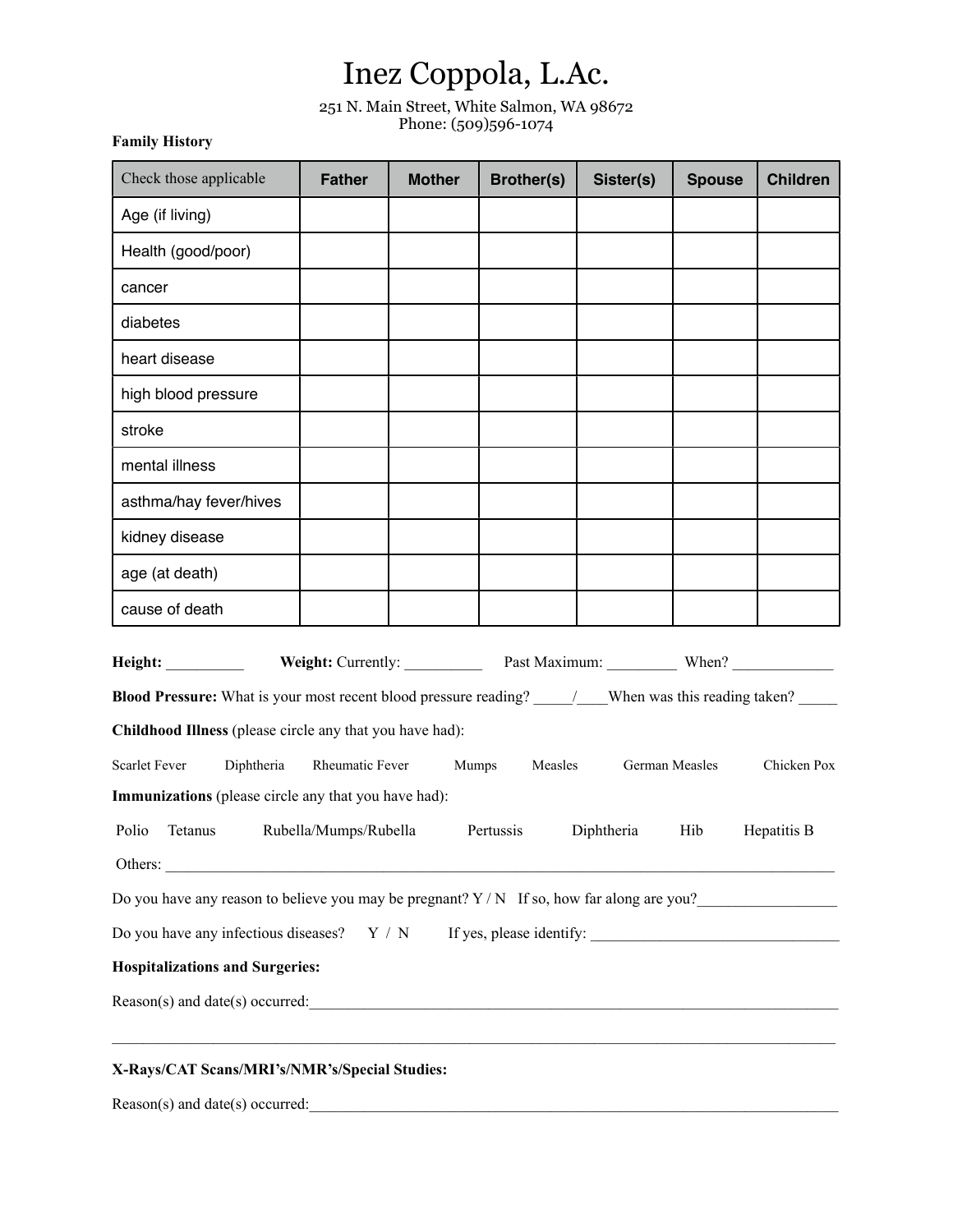251 N. Main Street, White Salmon, WA 98672 Phone: (509)596-1074

For the following sections please circle **C** for any symptoms that you are *currently* experiencing and circle **P** for any symptoms you have experienced in the *past*:

| <b>Emotional</b>            |                                  |                             |     |       |                              |       |
|-----------------------------|----------------------------------|-----------------------------|-----|-------|------------------------------|-------|
| <b>Mood Swings</b>          | C/P                              | Nervousness                 | C/P |       | <b>Mental Tension</b>        | C/P   |
| Depression                  | C/P                              | Anxious                     | C/P |       | Fearful                      | C / P |
| Grief                       | C/P                              |                             |     |       |                              |       |
| <b>Energy and Immunity</b>  |                                  |                             |     |       |                              |       |
| Fatigue                     | C/P                              | Slow Wound Healing          |     | C/P   | <b>Chronic Infections</b>    | C/P   |
|                             | Head, Eye, Ear, Nose, and Throat |                             |     |       |                              |       |
| Impaired Vision C / P       |                                  | Eye Pain/Strain             |     | C/P   | Glaucoma                     | C / P |
| Glasses/ContactsC / P       |                                  | Tearing/Dryness             |     | C/P   | <b>Impaired Hearing</b>      | C / P |
| Ear Ringing                 | C/P                              | Earaches                    |     | C / P | Headaches                    | C / P |
| Sinus Problems C / P        |                                  | Nose Bleeds                 |     | C / P | <b>Frequent Sore Throats</b> | C/P   |
| Teeth Grinding $C / P$      |                                  | TMJ/Jaw Problems            |     | C / P | Hay Fever                    | C/P   |
| <b>Respiratory</b>          |                                  |                             |     |       |                              |       |
| Pneumonia                   | C/P                              | <b>Frequent Colds</b>       |     | C/P   | Difficulty Breathing         | C / P |
| Emphysema                   | C/P                              | Persistent Cough            |     | C / P | Pleurisy                     | C / P |
| Asthma                      | C/P                              | Tuberculosis                |     | C/P   | Shortness of Breath          | C/P   |
| Other Respiratory Problems: |                                  |                             |     |       |                              |       |
| Cardiovascular              |                                  |                             |     |       |                              |       |
| Heart Disease $C/P$         |                                  | Chest Pain                  |     | C/P   | Swelling of Ankles           | C/P   |
| High Blood PressureC / P    |                                  | Palpitations/Fluttering     |     | C/P   | <b>Stroke</b>                | C/P   |
| Heart Murmurs C / P         |                                  | <b>Rheumatic Fever</b>      |     | C/P   | Varicose Veins               | C / P |
| Gastrointestinal            |                                  |                             |     |       |                              |       |
| Ulcers                      | C/P                              | Changes in Appetite         |     | C/P   | Nausea/Vomiting              | C / P |
| Epigastric Pain C / P       |                                  | Passing Gas                 |     | C/P   | Heartburn                    | C / P |
| Belching                    | C/P                              | <b>Gall Bladder Disease</b> |     | C/P   | Liver Disease                | C/P   |
| Hepatitis B or CC / P       |                                  | Hemorrhoids                 |     | C / P | Abdominal Pain               | C / P |
|                             |                                  |                             |     |       |                              |       |

| <b>Genito-Urinary Tract</b>         |                      |                                      |
|-------------------------------------|----------------------|--------------------------------------|
| Kidney Disease $C / P$              | Painful Urination    | $C/P$ Frequent UTI<br>C/P            |
| Frequent Urination $C/P$ Heavy Flow |                      | $C/P$ Kidney Stones $C/P$            |
| <b>Impaired Urination</b>           | $C/P$ Blood in Urine | $C/P$ Freq. Urination at Night C / P |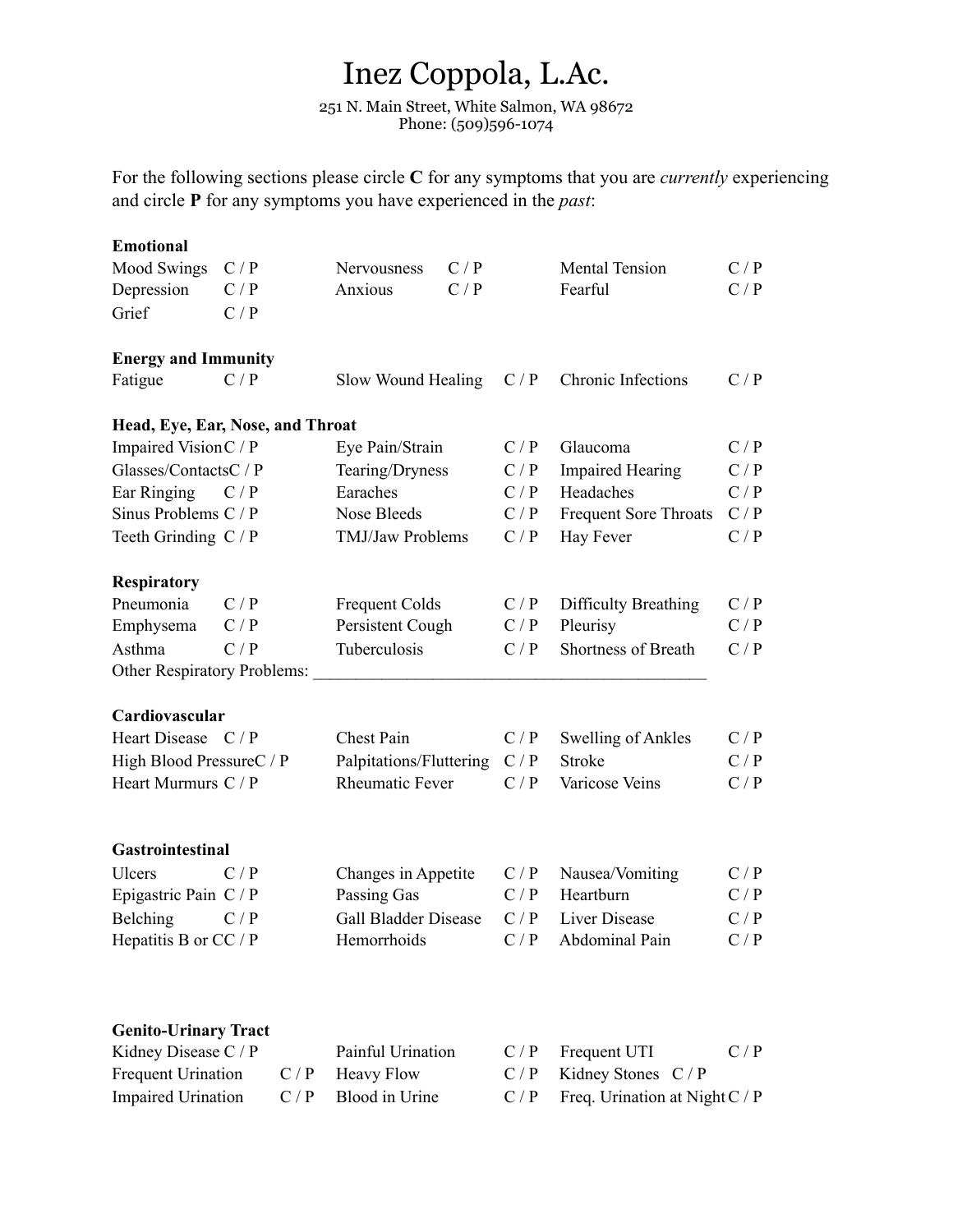251 N. Main Street, White Salmon, WA 98672 Phone: (509)596-1074

| <b>Female Reproductive/Breasts</b> |       |                            |       |                               |                  |
|------------------------------------|-------|----------------------------|-------|-------------------------------|------------------|
| Irregular Cycles                   | C/P   | <b>Breast Lumps</b>        | C/P   | <b>Breast Tenderness</b>      | C/P              |
| Nipple Discharge $C/P$             |       | Heavy Flow                 | C / P | Vaginal Discharge             | C / P            |
| Premenstrual Problems C / P        |       | Clotting                   | C/P   | Dark Thick Blood              | C/P              |
| Bleeding Between CyclesC / P       |       | Menopausal Symptoms C / P  |       | <b>Difficulty Conceiving</b>  | C/P              |
| Painful Periods                    | C/P   |                            |       |                               |                  |
| <b>Menstrual/Birthing History:</b> |       |                            |       |                               |                  |
| Age of First Menses:               |       |                            |       | # of Days of Menses:          |                  |
| Length of Cycle:                   |       |                            |       | Birth Control Type:           |                  |
| # of Pregnancies: ___________      |       |                            |       |                               |                  |
| # of Abortions:                    |       |                            |       | # of Miscarriages: ________   |                  |
| Menopause: $Y / N /$ in progress   |       |                            |       |                               |                  |
| <b>Male Reproductive</b>           |       |                            |       |                               |                  |
| <b>Sexual Difficulties</b>         | C/P   | Prostrate Problems         | C/P   | Testicular Pain/SwellingC / P |                  |
| Penile Discharge                   | C/P   |                            |       |                               |                  |
| Musculoskeletal                    |       |                            |       |                               |                  |
| Neck/Shoulder Pain                 | C/P   | Muscle Spasms/Cramps C / P |       | Arm Pain                      | C/P              |
| <b>Upper Back Pain</b>             | C/P   | Mid Back Pain              | C/P   | Low Back Pain                 | C/P              |
| Leg Pain                           | C/P   |                            |       |                               |                  |
|                                    |       |                            |       |                               |                  |
| Neurologic                         |       |                            |       |                               |                  |
| Vertigo/Dizziness                  | C/P   | Paralysis                  | C/P   | Numbness/Tingling             | C/P              |
| Loss of Balance                    | C/P   | Seizures/Epilepsy          | C/P   |                               |                  |
| <b>Endocrine</b>                   |       |                            |       |                               |                  |
| Hypothyroid                        | C/P   | Hypoglycemia               | C/P   | Hyperthyroid                  | $C / P$ Diabetes |
| Mellitus                           | C / P | <b>Night Sweats</b>        | C/P   | Feeling Hot or Cold           | C/P              |
| Other                              |       |                            |       |                               |                  |
| Anemia                             | C/P   | Cancer                     | C/P   | Rashes                        | C / P            |
| Eczema/Hives                       | C / P | Cold Hands/Feet            | C / P |                               |                  |